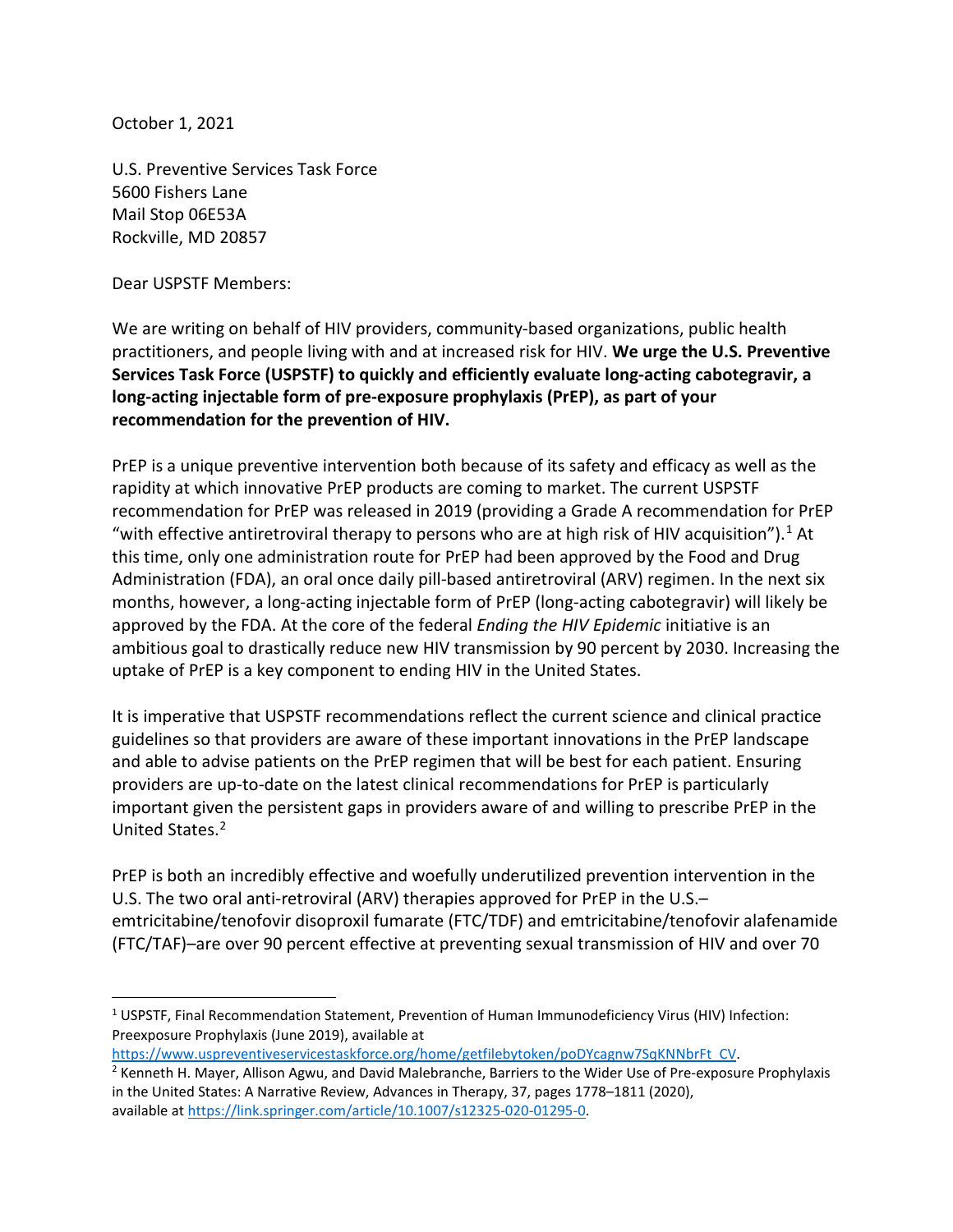percent effective at preventing HIV transmission among people who inject drugs.<sup>[3](#page-1-0)</sup> At the same time only ~20 percent of people indicated for PrEP have actually been prescribed PrEP.<sup>4</sup>

There are also alarming demographic disparities in who is aware of and prescribed PrEP. Despite HIV incidence being significantly higher among Black and Hispanic gay and other men who have sex with men (MSM), white MSM are significantly more likely than Black and Hispanic MSM to report PrEP awareness, discussion with a health care provider, and use.<sup>[5](#page-1-2)</sup> The most recent Centers for Disease Control and Prevention (CDC) data on PrEP utilization reflects these widening disparities. In 2019, 63% of White Americans recommended for PrEP received a prescription for the medications, compared to 14% of Latinx/Hispanic Americans and just 8% of Black Americans.[6](#page-1-3)

New modalities of PrEP–including long-acting injectable formulations–have the potential to increase access to PrEP, particularly for individuals for whom adherence to a daily oral pill regimen is difficult.

In November 2020, ViiV Healthcare was granted breakthrough designation by the FDA for long-acting cabotegravir based on early clinical trial success.<sup>[7](#page-1-4)</sup> In May 2021, ViiV Healthcare initiated a rolling new drug application to the FDA for long-acting cabotegravir for the prevention of HIV.<sup>[8](#page-1-5)</sup> And on September 28, 2021, ViiV announced the FDA had accepted and granted Priority Review for its NDA, with a target approval date of January 24, 2022.<sup>[9](#page-1-6)</sup> The FDA application is based on the overwhelmingly successful results of two clinical trials. HPTN 083<sup>[10](#page-1-7)</sup> evaluated the safety and efficacy of long-acting cabotegravir for HIV prevention in MSM and transgender

<span id="page-1-3"></span><sup>6</sup> CDC, 2019 National HIV Surveillance System Reports (May 2021), available at

<span id="page-1-1"></span><span id="page-1-0"></span><sup>&</sup>lt;sup>3</sup> CDC, PrEP Effectiveness, available at [https://www.cdc.gov/hiv/basics/prep/prep-effectiveness.html.](https://www.cdc.gov/hiv/basics/prep/prep-effectiveness.html)<br><sup>4</sup> Harris NS, Satcher Johnson A, Huang YA, et al. Vital Signs: Status of Human Immunodeficiency Virus Testing, Viral Suppression, and HIV Preexposure Prophylaxis — United States, 2013–2018. Morbidity and Mortality Weekly Report: Recommendations and Reports. 2019;68(48):1117- 1123, available at

[https://www.cdc.gov/mmwr/volumes/68/wr/mm6848e1.htm?s\\_cid=mm6848e1\\_w.](https://www.cdc.gov/mmwr/volumes/68/wr/mm6848e1.htm?s_cid=mm6848e1_w)

<span id="page-1-2"></span><sup>&</sup>lt;sup>5</sup> Kanny D, Jeffries WL IV, Chapin-Bardales J, et al., Racial/Ethnic Disparities in HIV Preexposure Prophylaxis Among Men Who Have Sex with Men — 23 Urban Areas, 2017, Morbidity and Mortality Weekly Report 2019;68:801–806, available at DOI: [http://dx.doi.org/10.15585/mmwr.mm6837a2.](http://dx.doi.org/10.15585/mmwr.mm6837a2)

[https://www.cdc.gov/nchhstp/newsroom/2021/2019-national-hiv-surveillance-system-reports.html.](https://www.cdc.gov/nchhstp/newsroom/2021/2019-national-hiv-surveillance-system-reports.html)<br><sup>7</sup> ViiV Healthcare, ViiV Healthcare receives FDA Breakthrough Therapy Designation for investigational, long-acting

<span id="page-1-4"></span>cabotegravir for HIV prevention, November 17, 2020, available a[t https://viivhealthcare.com/en-us/us-news/us](https://viivhealthcare.com/en-us/us-news/us-articles/2020/viiv-healthcare-receives-fda-breakthrough-therapy-designation-for-investigational-long-acting-cabotegravir/)[articles/2020/viiv-healthcare-receives-fda-breakthrough-therapy-designation-for-investigational-long-acting](https://viivhealthcare.com/en-us/us-news/us-articles/2020/viiv-healthcare-receives-fda-breakthrough-therapy-designation-for-investigational-long-acting-cabotegravir/)[cabotegravir/.](https://viivhealthcare.com/en-us/us-news/us-articles/2020/viiv-healthcare-receives-fda-breakthrough-therapy-designation-for-investigational-long-acting-cabotegravir/)

<span id="page-1-5"></span><sup>8</sup> ViiV Healthcare, ViiV Healthcare initiates rolling submission of new drug application with US FDA for long-acting cabotegravir for prevention of HIV, May 4, 2021, available at [https://viivhealthcare.com/en-gb/media/press](https://viivhealthcare.com/en-gb/media/press-releases/2021/may/viiv-healthcare-initiates-rolling/)[releases/2021/may/viiv-healthcare-initiates-rolling/.](https://viivhealthcare.com/en-gb/media/press-releases/2021/may/viiv-healthcare-initiates-rolling/)

<span id="page-1-6"></span><sup>&</sup>lt;sup>9</sup> ViiV Healthcare, FDA grants Priority Review to ViiV Healthcare's New Drug Application for cabotegravir longacting for prevention of HIV, September 28, 2021, available a[t https://viivhealthcare.com/en-gb/media/press](https://viivhealthcare.com/en-gb/media/press-releases/2021/september/viiv-healthcare-announces-fda-priority-review/)[releases/2021/september/viiv-healthcare-announces-fda-priority-review/.](https://viivhealthcare.com/en-gb/media/press-releases/2021/september/viiv-healthcare-announces-fda-priority-review/) 10 HIV Prevention Trials Network, HPTN 083 Study Summary, available at

<span id="page-1-7"></span>[https://www.hptn.org/research/studies/hptn083.](https://www.hptn.org/research/studies/hptn083)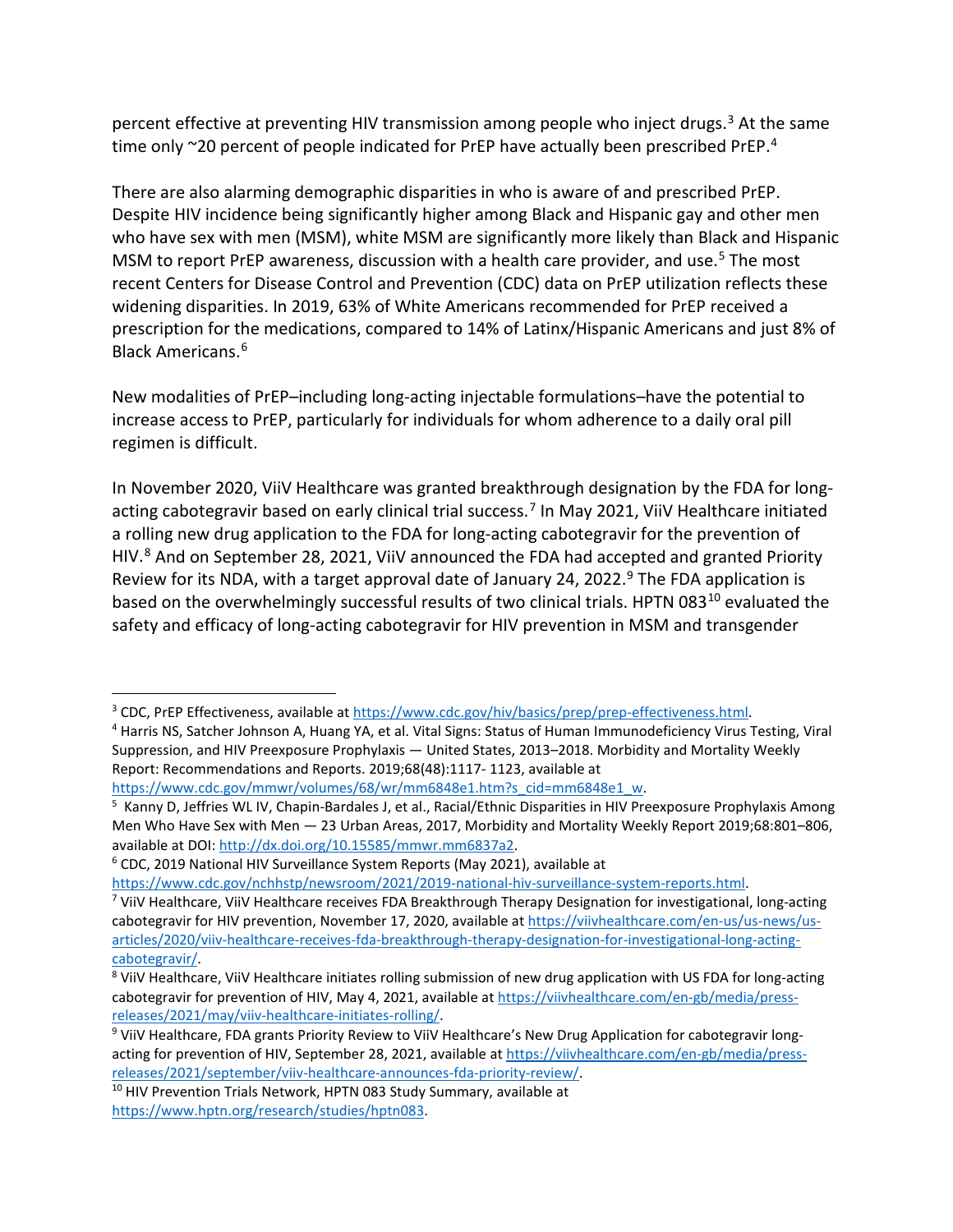women, and HPTN 084<sup>[11](#page-2-0)</sup> evaluated long-acting cabotegravir for HIV prevention in women who are at increased risk of HIV acquisition. The results of HPTN 083 have been published in a peer reviewed journal and the publication of the HPTN 084 is imminent.<sup>[12](#page-2-1)</sup>

|                   | HPTN 083 (phase 2Bb3)                                                                                                                                                                                       | HPTN 084 (phase 3)                                                                                                                                                                                                                        |
|-------------------|-------------------------------------------------------------------------------------------------------------------------------------------------------------------------------------------------------------|-------------------------------------------------------------------------------------------------------------------------------------------------------------------------------------------------------------------------------------------|
| Aim               | Double blind safety and efficacy study of<br>injectable cabotegravir compared to daily<br>oral FTC/TDF for PrEP                                                                                             | Double blind safety and efficacy study<br>of long-acting injectable cabotegravir<br>compared to daily oral FTC/TDF for<br>PrEP                                                                                                            |
| <b>Population</b> | Cisgender men and transgender women<br>who have sex with men (4,570 total<br>enrolled)                                                                                                                      | Adult women who reported sex with a<br>man during the 6 months preceding<br>enrollment (3,224 total enrolled)                                                                                                                             |
| <b>Results</b>    | Demonstrated long-acting cabotegravir is<br>superior to daily oral FTC/TDF<br>(approximately three times the number of<br>incident HIV infections were in the FTC/TDF<br>arm than in the cabotegravir arm). | Demonstrated long-acting cabotegravir<br>is superior to daily oral FTC/TDF<br>(participation in the cabotegravir group<br>was associated with an 89 percent<br>reduction in the risk of HIV acquisition<br>compared to the FTC/TDF group) |
|                   | Inadequate FTC/TDF adherence among<br>some participants appeared to drive the<br>overall finding of HIV incidence that was<br>three times the incidence in the<br>cabotegravir group.                       |                                                                                                                                                                                                                                           |

Below are summaries of the two trials:

Results of both studies conclude that long-acting cabotegravir is superior to daily oral FTC/TDF. Researchers concluded that better adherence among the trial participants given long-acting cabotegravir compared to those given oral FTC/TFD was the chief driver of the overall finding that long-acting cabotegravir reduced HIV incidence. Given these extremely positive conclusions, it is imperative to populations at increased risk for HIV in this country for USPSTF to update its current recommendation since the clinical evidence available now supports expanded access to new PrEP modalities.

The CDC released updated draft PrEP guidelines in May 2021.<sup>13</sup> In that guidance the CDC included long-acting cabotegravir in light of the overwhelming evidence base for this modality

<span id="page-2-0"></span><sup>&</sup>lt;sup>11</sup> HIV Prevention Trials Network, HPTN 084 Study Summary, available at

<span id="page-2-1"></span>[https://www.hptn.org/research/studies/hptn084.](https://www.hptn.org/research/studies/hptn084)<br><sup>12</sup> R.J. Landovitz et al., Cabotegravir for HIV Prevention in Cisgender Men and Transgender Women, NEJM, Vo. 385;7 August 12, 2021.

<span id="page-2-2"></span><sup>&</sup>lt;sup>13</sup> U.S. Public Health Service, Pre-exposure prophylaxis for the Prevention of HIV Infection in the United States 2021 Update (DRAFT), available a[t https://www.cdc.gov/hiv/pdf/risk/prep/cdc-hiv-prep-guidelines-2021.pdf.](https://www.cdc.gov/hiv/pdf/risk/prep/cdc-hiv-prep-guidelines-2021.pdf)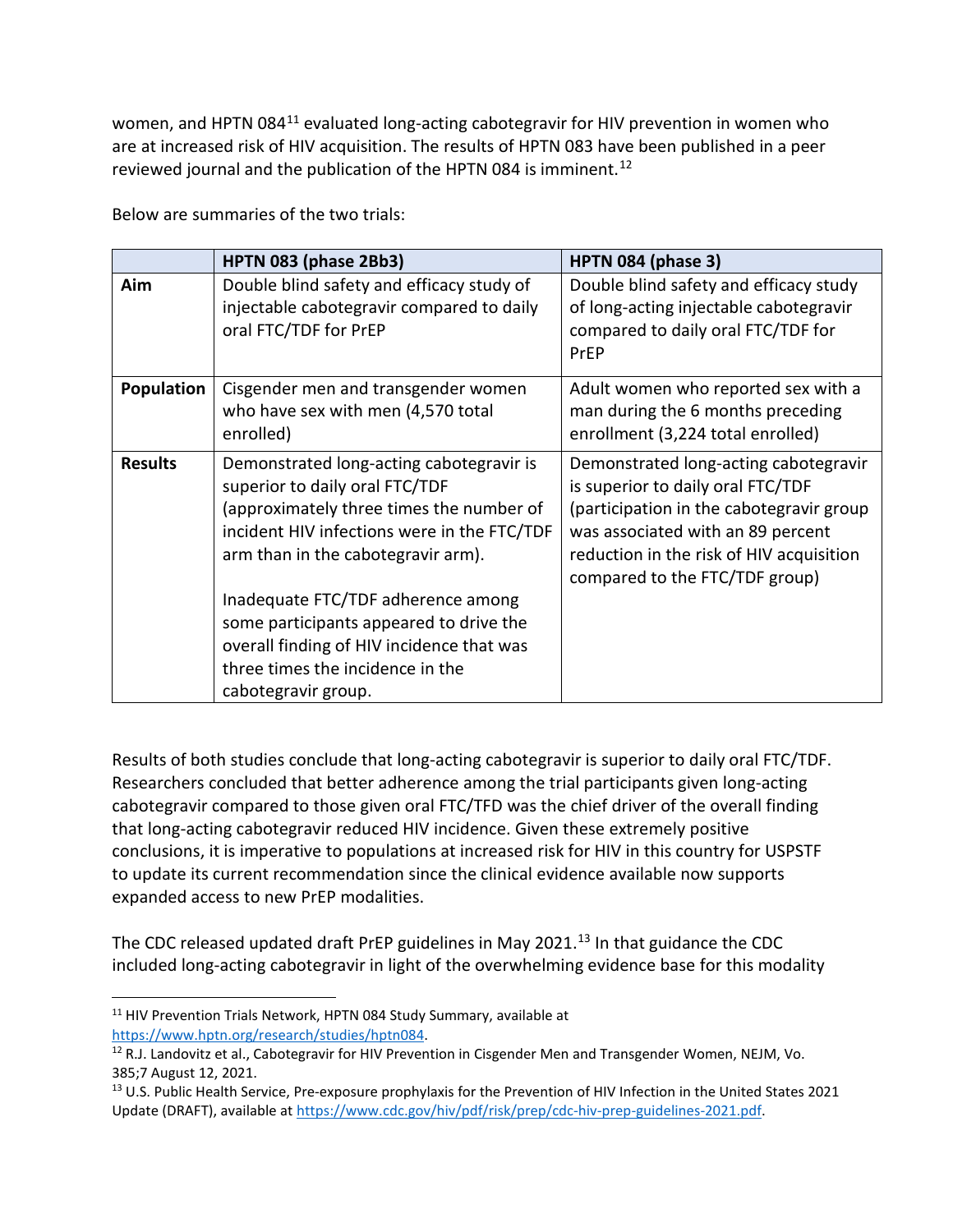and likely rapid FDA approval. The CDC updated the PrEP guidelines to include specific recommendations and clinical considerations for initiation of long-acting cabotegravir for PrEP, including recommended intervals for regular HIV testing, hepatitis testing, STD testing, and metabolic screening to ensure safe and effective use of the product.

USPSTF should similarly initiate an expedited review of this new PrEP formulation and update the current USPSTF recommendation for PrEP to include long-acting injectable products.

If you have any questions or comments, please contact Carl Schmid, HIV+Hepatitis Policy Institute, at [cschmid@hivhep.org](mailto:cschmid@hivhep.org) or (202) 462-3042.

Sincerely,

ADAP Advocacy Association African American Health Alliance AIDS Action Baltimore AIDS Alabama AIDS Alliance for Women, Infants, Children, Youth & Families AIDS Foundation Chicago AIDS United American Academy of HIV Medicine American Sexual Health Association APLA Health AVAC Avita Pharmacy Black AIDS Institute CAEAR Coalition Cascade AIDS Project Center for Health Law and Policy Innovation Center on Halsted Chicago Department of Public Health Community Access National Network (CANN) Covid Clinic Equality California Equality Florida Fenway Health Florida HIV AIDS Advocacy Network Friends for Life Georgia AIDS Coalition GLMA: Health Professionals Advancing LGBTQ Equality

Greater Community AIDS Project of East Central Illinois **HealthHIV** HIV+Hepatitis Policy Institute HIV Dental Alliance HIV Medicine Association Howard Brown Health Human Rights Campaign Illinois Public Health Association International Association of Providers of AIDS Care John Snow, Inc. (JSI) Latino Commission on AIDS Latinos Salud Los Angeles LGBT Center Lurie Children's Hospital Mother and Child Alliance NASTAD National Black Gay Men's Advocacy Coalition National Coalition for LGBT Health National Family Planning & Reproductive Health Association NMAC North Carolina AIDS Action Network PlusInc Positive Impact Health Centers PrEP4All Prevention Access Campaign San Francisco AIDS Foundation SisterLove, Inc.